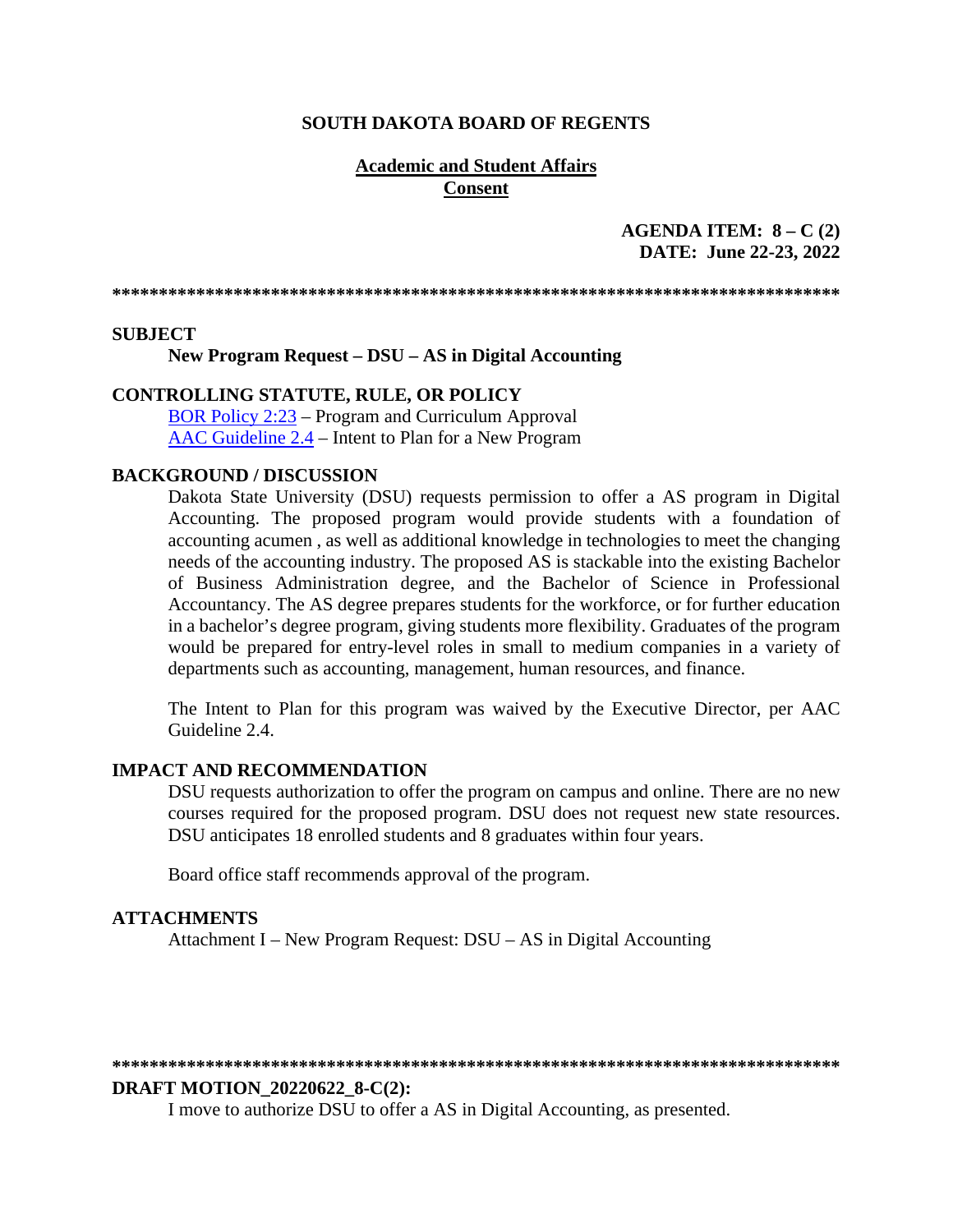

# **SOUTH DAKOTA BOARD OF REGENTS** ACADEMIC AFFAIRS FORMS

# New Undergraduate Degree Program

Use this form to propose a new undergraduate degree program. An undergraduate degree program includes a new major, a new degree, or both. The Board of Regents, Executive Director, and/or their designees may request additional information about the proposal. After the university President approves the proposal, submit a signed copy to the Executive Director through the system Chief Academic Officer. Only post the New Undergraduate Degree Program Form to the university website for review by other universities after approval by the Executive Director and Chief Academic Officer.

| <b>UNIVERSITY:</b>                                                                                                                                                                                                                                                                                         | <b>DSU</b>                                  |
|------------------------------------------------------------------------------------------------------------------------------------------------------------------------------------------------------------------------------------------------------------------------------------------------------------|---------------------------------------------|
| <b>MAJOR:</b>                                                                                                                                                                                                                                                                                              | <b>Digital Accounting</b>                   |
| <b>EXISTING OR NEW MAJOR(S):</b>                                                                                                                                                                                                                                                                           | <b>New</b>                                  |
| <b>DEGREE:</b>                                                                                                                                                                                                                                                                                             | <b>Associate of Science</b>                 |
| <b>EXISTING OR NEW DEGREE(S):</b>                                                                                                                                                                                                                                                                          | <b>Existing</b>                             |
| <b>INTENDED DATE OF IMPLEMENTATION:</b>                                                                                                                                                                                                                                                                    | 2022<br>Fall                                |
| <b>PROPOSED CIP CODE:</b>                                                                                                                                                                                                                                                                                  | 52.0302                                     |
| <b>SPECIALIZATIONS:</b><br>Note: If the new proposed program includes specific<br>specializations within it, complete and submit a New<br>Specialization Form for each proposed specialization and attach it<br>to this form. Since specializations appear on transcripts, they<br>require Board approval. | <b>None</b>                                 |
| IS A SPECIALIZATION REQUIRED (Y/N):                                                                                                                                                                                                                                                                        | N <sub>o</sub>                              |
| DATE OF INTENT TO PLAN APPROVAL:                                                                                                                                                                                                                                                                           | <b>Waived</b>                               |
| <b>UNIVERSITY DEPARTMENT:</b>                                                                                                                                                                                                                                                                              | <b>College of Business and Info Systems</b> |
| <b>BANNER DEPARTMENT CODE:</b>                                                                                                                                                                                                                                                                             | <b>DCBIS - 81</b>                           |
| <b>UNIVERSITY DIVISION:</b>                                                                                                                                                                                                                                                                                | <b>Business</b>                             |
| <b>BANNER DIVISION CODE:</b>                                                                                                                                                                                                                                                                               | <b>DBUSS</b>                                |

# ☒**Please check this box to confirm that:**

- The individual preparing this request has read [AAC Guideline 2:9,](https://www.sdbor.edu/administrative-offices/academics/academic-affairs-guidelines/Documents/2_Guidelines/2_9_Guideline.pdf) which pertains to new undergraduate degree program requests, and that this request meets the requirements outlined in the guidelines.
- This request will not be posted to the university website for review of the Academic Affairs Committee until it is approved by the Executive Director and Chief Academic Officer.

# **University Approval**

*To the Board of Regents and the Executive Director: I certify that I have read this proposal, that I believe it to be accurate, and that it has been evaluated and approved as provided by university policy.*

osé-Mane C President of the University Date

3/16/2022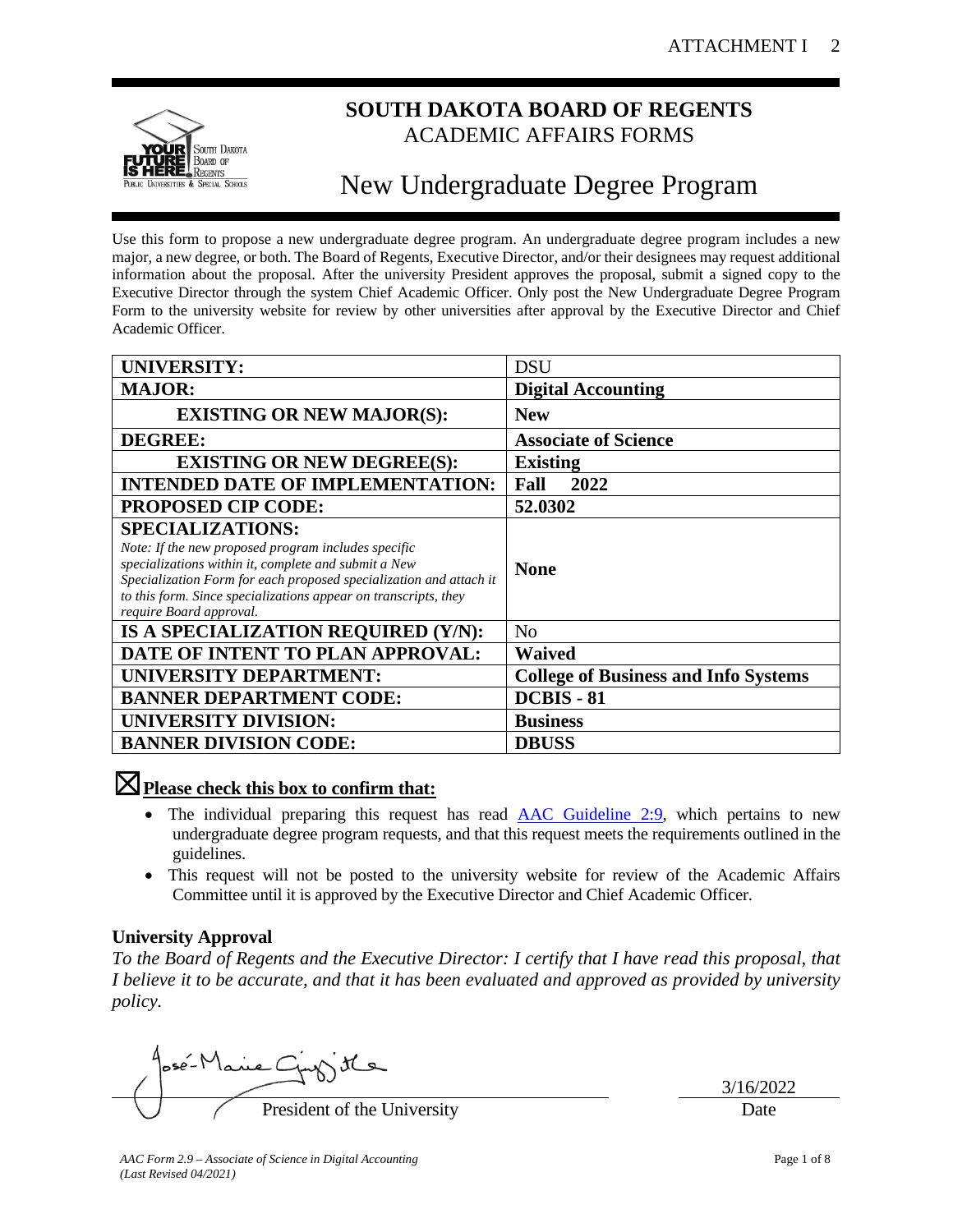# **1. What is the nature/purpose of the proposed program? Please include a brief (1-2 sentence) description of the academic field in this program.**

This major would provide students an opportunity to enter the business workplace with a twoyear digital accounting degree with additional technology skills. Students with an Associate of Science in Digital Accounting would carry a foundation of accounting acumen with them into any industry. The accounting profession is increasingly digital, and this degree includes added technology courses to meet the changing needs of the accounting industry.

This associate degree is stackable into the existing Bachelor of Business Administration degrees and the Bachelor of Science in Professional Accountancy. This degree would not require any new courses but offer students additional opportunities.

#### **2. How does the proposed program relate to the university's mission and strategic plan, and to the current Board of Regents Strategic Plan 2014-2020?**

Under SDCL 13-59, the primary purpose of Dakota State University at Madison in Lake County is to provide instruction in business, and other related undergraduate and graduate programs.

The most recent DSU Strategic Plan includes goals that are directly related to this program request:

- Offer innovative and robust academic programs that link to our mission.
- Infuse innovative technology in the delivery of academic programs.
- Optimize undergraduate and graduate enrollments.

The proposed associate degree in Digital Accounting supports all these strategic directions for DSU. The proposed program aligns with the Board of Regents Strategic Plan 2014-2020, including but not limited to the following goals:

- Grow undergraduate and graduate degrees awarded.
- Encourage development of academic programs and certificates that align with existing and future state workforce needs.

### **3. Describe the workforce demand for graduates of the program, including national demand and demand within South Dakota.**

According to BOR Policy 2:29, Definition of Credits and Related Institutional Requirements<sup>[1](#page-2-0)</sup>, and the American Association of Community Colleges, the Associate of Science (AS) degree is a two-year degree to prepare students to transfer. This degree would seamlessly transfer into DSU's Bachelor of Business Administration degree and the Bachelor of Science in Professional Accountancy.[2](#page-2-1) According to Peter M. Crosta & Elizabeth M. Kopko, students achieving a transferable associate degree had a positive impact on their probability of earning a bachelor's degree within four to six years.<sup>[3](#page-2-2)</sup>

<span id="page-2-0"></span><sup>&</sup>lt;sup>1</sup> SDBOR: Academic Affairs Guidelines. Programs and Curriculum: Guidelines and Procedures. 2020. 1.3

<span id="page-2-1"></span><sup>2</sup> American Association of Community Colleges. *The Associate Degree*. AACC Policy Statement 1998:2

<span id="page-2-2"></span><sup>3</sup> Community College Research Center. *Should Community College Students Earn an Associate Degree Before* 

*Transferring to a Four-Year Institution?* Appearing in the Research in Higher Education, vol. 57, no. 2. 2014.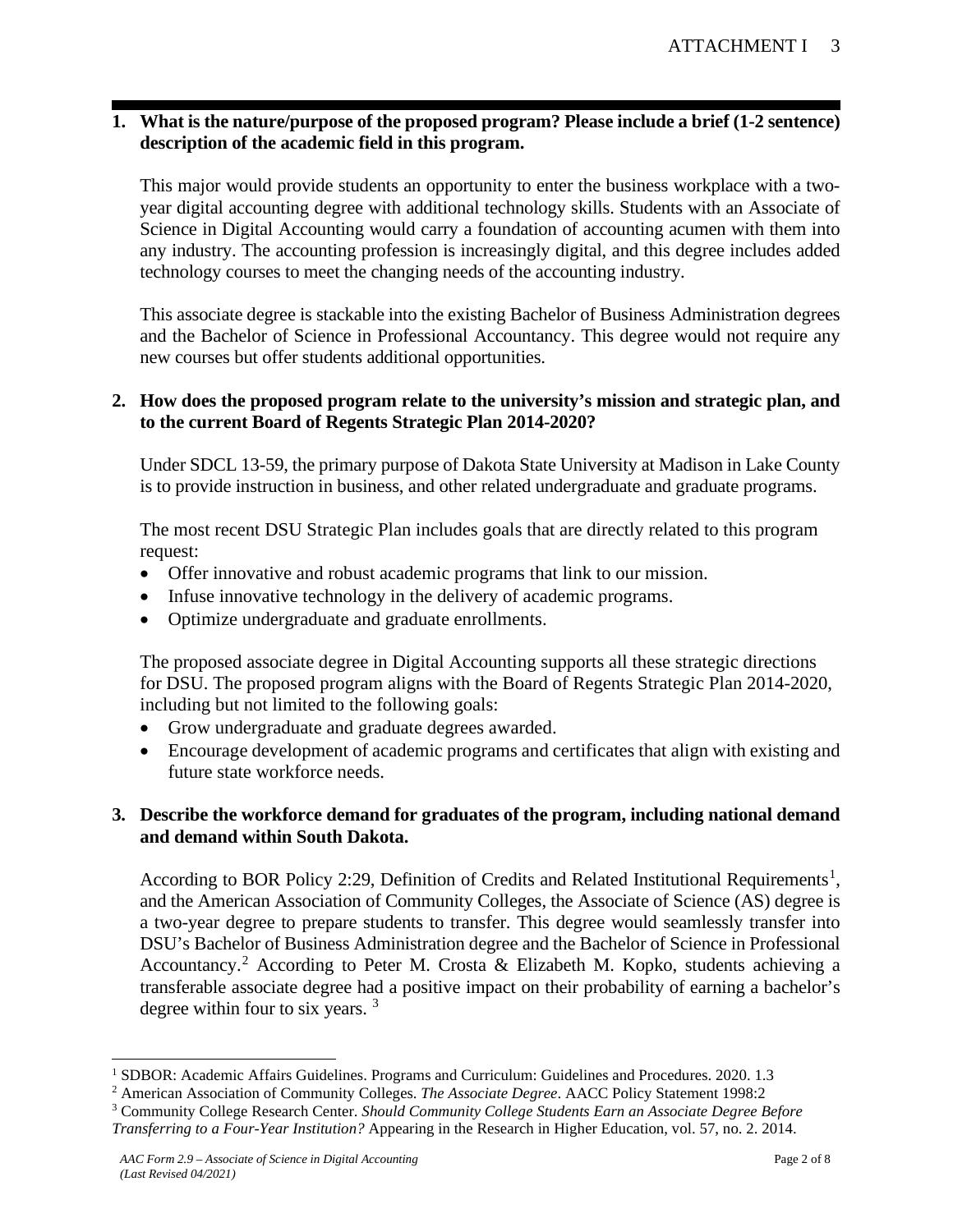The AS Digital Accounting degree provides flexible and immediate employment with further education opportunities. Graduates would be prepared for entry-level roles in small to medium companies with financial acumen in a variety of departments such as: accounting, management, human resources, and finance.

According to the AICPA, CPAs and potential CPAs have multiple career options including financial forensics, business valuation, personal financial planning, and IT consulting. In addition, non-profit and education industries provide opportunities. [4](#page-3-0)

# **4. How will the proposed program benefit students?**

Existing students could add this program as an additional credential to a bachelor's degree. New students with uncertainties about a four-year degree would begin with a solid two-year program that folds into, or stacks into, a business degree at DSU. This provides additional flexibility and employment opportunities. 100% of these courses are available online and could be delivered to students in rural areas and out of state.

According to the **BLS.gov** and the **Occupational Outlook** Accountants and Auditors expect 135,000 openings in 2020-2030 with a median income of \$73,560, with a 7% growth rate, which is higher than average.

# **5. Program Proposal Rationale:**

# **A. If a new degree is proposed, what is the rationale?**

Not applicable

# **B. What is the rationale for the curriculum?**

The courses in this program are designed to prepare a student to enter the accounting and/or bookkeeping career with fundamental accounting skills and knowledge. The increasing use of software and technology in the accounting industry require students to have digital skills in spreadsheets and automated accounting systems. This major contains the general education block for an associate degree, the business block for an associate degree, and the specific accounting courses and technology courses necessary for the accounting industry. This program is directly stackable into the BS degree without any courses not used elsewhere and already taught, there will be no new courses associated with this degree. It allows students to have these "milestones" accomplished on their academic road toward a future BS degree.

### **C. Demonstrate/provide evidence that the curriculum is consistent with current national standards.**

DSU's BBA degree is accredited with Accreditation Council for Business Schools and Programs (ACBSP) and the proposed curriculum aligns with their standards. 5

<span id="page-3-0"></span><sup>4</sup> AICPA: CPA Career Paths. *Common Career Paths*. [https://us.aicpa.org/career/careerpaths.html;](https://us.aicpa.org/career/careerpaths.html) Jan, 2022.

<sup>5</sup> ACBSP account program accreditation standards<https://acbsp.org/page/accreditation-type-accounting>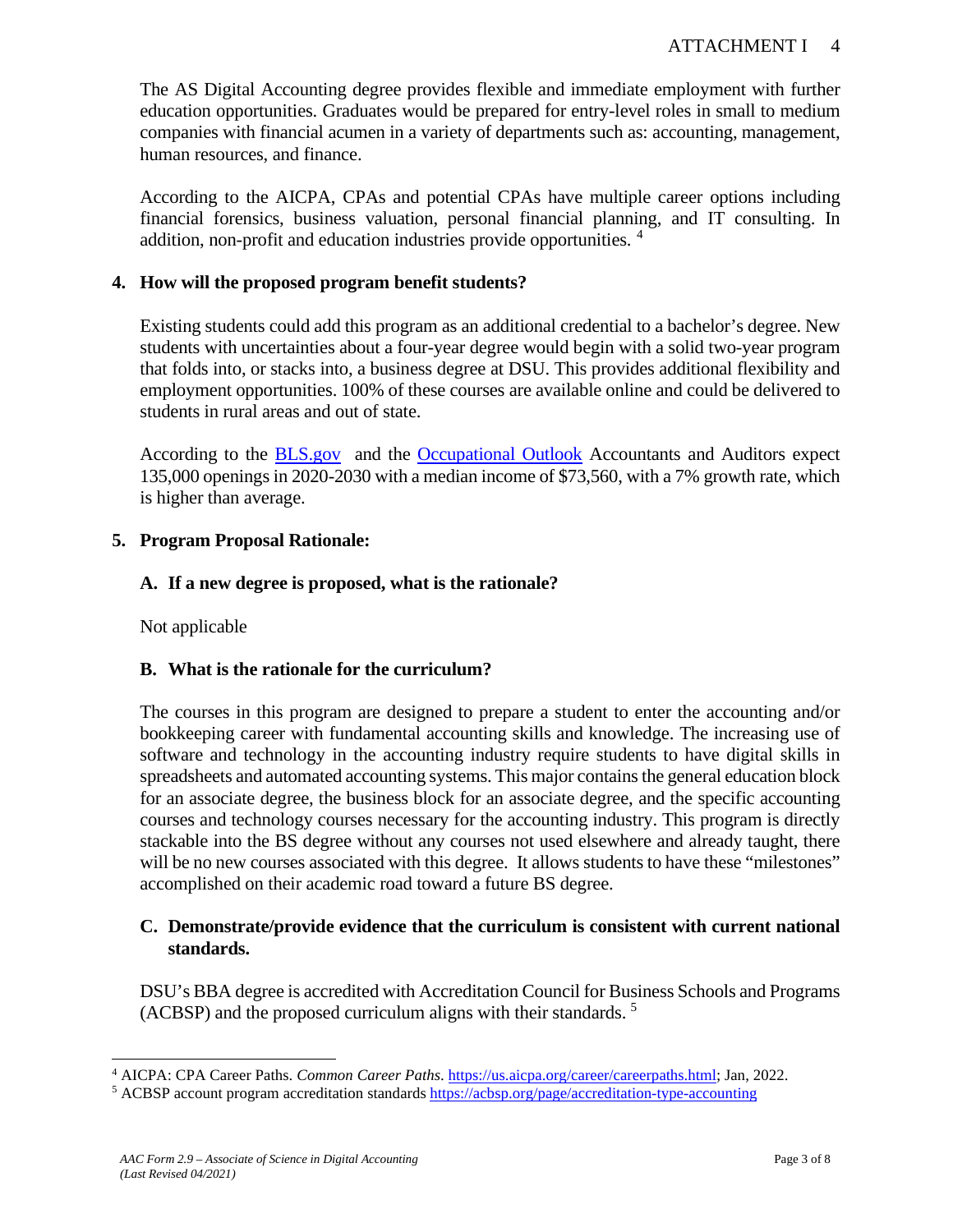| <b>AS in Project Management</b>               | <b>Credit Hours</b> | <b>Credit Hours</b> | <b>Percent</b> |
|-----------------------------------------------|---------------------|---------------------|----------------|
|                                               |                     |                     |                |
| <b>System General Education Requirements</b>  | $24*$               |                     |                |
| Subtotal, Degree Requirements                 |                     | 24                  | 40%            |
| Required Support Courses (not included above) | 10                  |                     |                |
| <b>Major Requirements</b>                     | 26                  |                     |                |
| <b>Major Electives</b>                        |                     |                     |                |
| Subtotal, Program Requirements                |                     | 36                  | 60%            |
| <b>Free Electives</b>                         |                     | $\Omega$            |                |
| Degree Total                                  | 60                  | 60                  | 100%           |

#### **D. Summary of the degree program (complete the following tables):**

\*ECON 201 must be taken as one of the SGE Social Study required courses.

### **Required Support Courses Outside the Major**

*(Not general education requirements)*

| <b>Prefix</b> | <b>Number</b> | <b>Course Title</b>             | <b>Prerequisite</b> | <b>Credit</b><br><b>Hours</b> | <b>New</b><br>(yes,<br>$\mathbf{no}$ |
|---------------|---------------|---------------------------------|---------------------|-------------------------------|--------------------------------------|
| <b>CIS</b>    | 207           | Adv. Applications: Spreadsheets | <b>CSC 105</b>      |                               | N <sub>o</sub>                       |
| <b>CSC</b>    | 105           | Introduction to Computers       |                     |                               | N <sub>o</sub>                       |
| <b>CSC</b>    | 150           | Computer Science I              |                     |                               | N <sub>o</sub>                       |
| <b>ECON</b>   | 202           | <b>Macroeconomics</b>           |                     |                               | N <sub>o</sub>                       |
|               |               | Subtotal                        |                     |                               |                                      |

#### **Major Requirements**

| <b>Prefix</b> | <b>Number</b> | <b>Course Title</b>               | Prerequisite        | <b>Credit</b> | <b>New</b>     |
|---------------|---------------|-----------------------------------|---------------------|---------------|----------------|
|               |               |                                   |                     | <b>Hours</b>  | (yes,          |
|               |               |                                   |                     |               | $\mathbf{no}$  |
| <b>ACCT</b>   | 210           | Principles of Accounting I        |                     | 3             | N <sub>o</sub> |
| <b>ACCT</b>   | 221           | Principles of Accounting II       | ACCT <sub>210</sub> | 3             | N <sub>0</sub> |
| <b>ACCT</b>   | 310           | <b>Intermediate Accounting I</b>  | ACCT <sub>221</sub> | 3             | N <sub>o</sub> |
| <b>ACCT</b>   | 311           | <b>Intermediate Accounting II</b> | ACCT 310            | 3             | N <sub>o</sub> |
| <b>ACCT</b>   |               | Elective                          |                     | 3             | N <sub>o</sub> |
| <b>BADM</b>   | 101           | <b>Survey of Business</b>         |                     | 3             | No             |
| <b>BADM</b>   | 220           | <b>Business Statistics</b>        | <b>MATH 114</b>     | 3             | N <sub>o</sub> |
| <b>BADM</b>   | 310           | <b>Business Finance</b>           | ACCT <sub>211</sub> | 3             | No             |
| <b>CIS</b>    | 210           | QuickBooks I                      |                     |               | N <sub>o</sub> |
| <b>CIS</b>    | 211           | QuickBooks II                     | <b>CIS 210</b>      |               | N <sub>o</sub> |
|               |               | Subtotal                          |                     | 26            |                |

**Major Electives: List courses available as electives in the program. Indicate any proposed new courses added specifically for the major.**

| <b>Prefix</b> | <b>Number</b> |      | <b>Course Title</b> |          | <b>Credit</b><br><b>Hours</b> | <b>New</b><br>(ves. no) |
|---------------|---------------|------|---------------------|----------|-------------------------------|-------------------------|
|               |               | None |                     |          |                               | No                      |
|               |               |      |                     | Subtotal |                               |                         |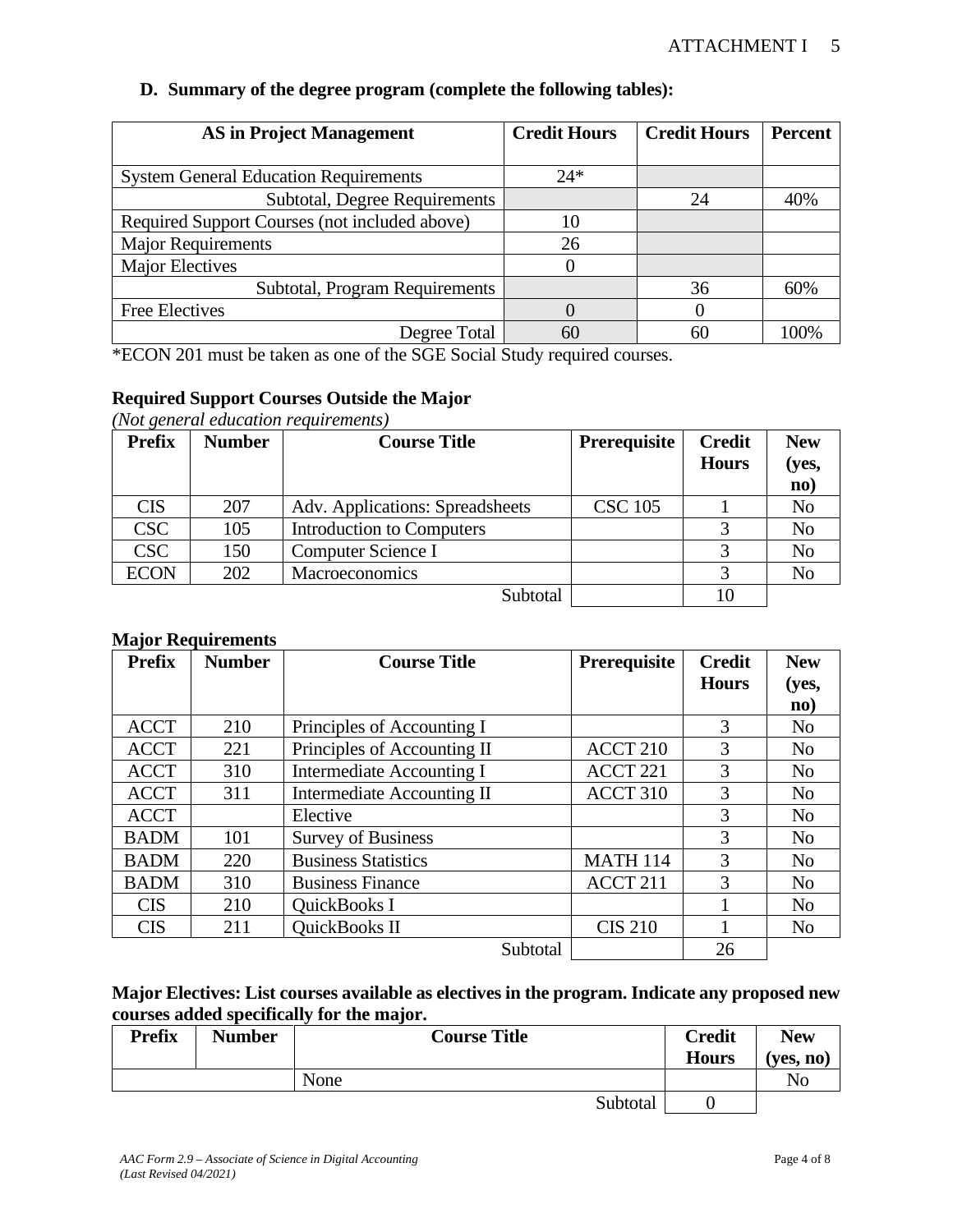#### **6. Student Outcomes and Demonstration of Individual Achievement**

#### **A. What specific knowledge and competencies, including technology competencies, will all students demonstrate before graduation**?

| <b>Individual Student Outcome</b>       | <b>ACCT</b> | <b>ACCT</b> | <b>BADM</b> | <b>BADM</b> |
|-----------------------------------------|-------------|-------------|-------------|-------------|
| (Same as in the text of the proposal)   | 210/211     | 310/311     | 220         | 310         |
| Produce accurate financial statements,  |             |             |             |             |
| including Income Statement, Balance     |             |             |             |             |
| Sheet, Statement of Cash Flows, and     | X           | X           |             |             |
| Owner's Equity using digital accounting |             |             |             |             |
| tools                                   |             |             |             |             |
| Draw conclusions from the analysis of   |             |             |             |             |
| spreadsheet data and digital accounting |             |             |             | X           |
| tools to inform financial decisions.    |             |             |             |             |
| Analyze the impact of economic issues   |             |             |             |             |
| on the business environment.            |             |             | X           |             |
| Solve business problems using digital   |             |             |             |             |
| accounting tools                        |             | X           |             |             |

| <b>Individual Student Outcome</b>       | <b>CIS</b> | <b>CIS</b> | <b>CSC</b> | <b>ECON</b> |
|-----------------------------------------|------------|------------|------------|-------------|
| (Same as in the text of the proposal)   | 207        | 210/211    | 105/150    | 201/202     |
| Produce accurate financial statements,  |            |            |            |             |
| including Income Statement, Balance     |            |            |            |             |
| Sheet, Statement of Cash Flows, and     | X          | X          | X          |             |
| Owner's Equity using digital accounting |            |            |            |             |
| tools                                   |            |            |            |             |
| Draw conclusions from the analysis of   |            |            |            |             |
| spreadsheet data and digital accounting | X          | X          |            |             |
| tools to inform financial decisions.    |            |            |            |             |
| Analyze the impact of economic issues   |            |            |            |             |
| on the business environment.            |            |            |            | X           |
| Solve business problems using digital   |            |            |            |             |
| accounting tools                        | X          | X          |            |             |

### **B. Are national instruments (i.e., examinations) available to measure individual student achievement in this field? If so, list them.**

None

**C. How will individual students demonstrate mastery? Describe the specific examinations and/or processes used, including any external measures (including national exams, externally evaluated portfolios, or student activities, etc.). What are the consequences for students who do not demonstrate mastery?**

Students will demonstrate mastery of course materials and the program with in-course tests, projects, simulations, and other instructor determined assessment tools. Students not achieving a passing grade of a course will repeat the course to earn credit. Program mastery will require students to earn a cumulative program GPA of 2.0 or higher. Students that do not achieve a 2.0 cumulative program GPA will retake WDF courses or take additional coursework until the program GPA is above 2.0.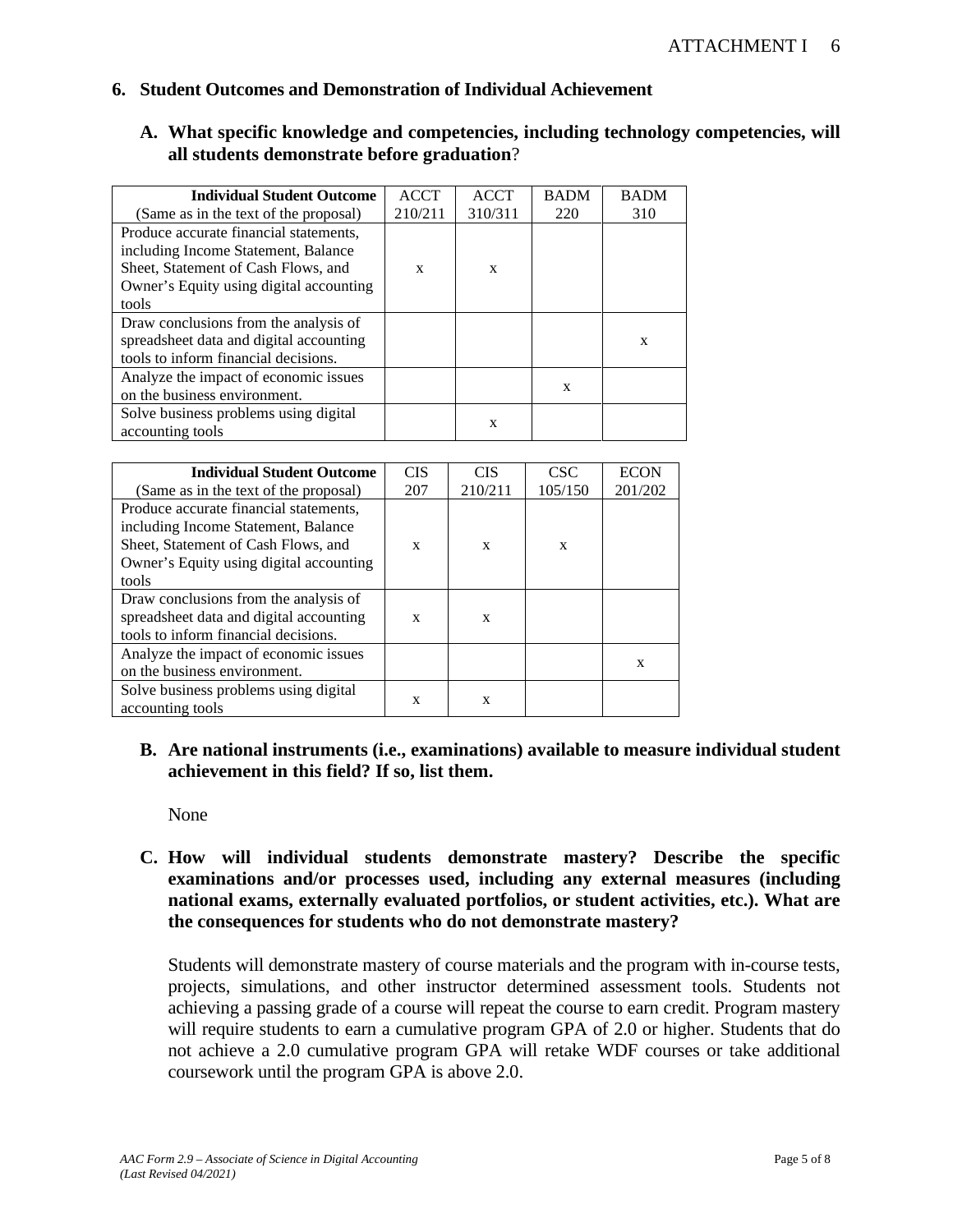To ensure this program meets academic rigor and maintains viability, the program will be assessed regularly. Internal data are collected by each faculty member with results accumulated by the Accreditation Coordinator. The Accreditation Coordinator summarizes the data and forwards to the faculty for analysis. The data is discussed at an open business faculty meeting. A written analysis is made for each program. Faculty make recommendations for program improvements. These are also recorded along with the analysis. Faculty then implement the proposed program improvements. The cycle is repeated each year. Prior to graduation, students will take the Associate-level DSU Business and Information Systems Exit Exam to measure the program outcomes and internal in-course assessment. There is no consequence to the student for the outcome of this exam. The data are forwarded to the faculty for analysis for program review. In addition, students are encouraged to, but not required to, take the QuickBooks Online User certification. Students taking and achieving the designation are recorded as part of the course outcomes.

### **7. What instructional approaches and technologies will instructors use to teach courses in the program?**

Instructors will use projectors to display notes, slides, and other materials including interactive Notebook documents from their computers to the students. Classes taught online will have videos that stream synchronously or be recorded for later playback.

**8. Did the University engage any developmental consultants to assist with the development of the curriculum? Did the University consult any professional or accrediting associations during the development of the curriculum? What were the contributions of the consultants and associations to the development of curriculum?**

No, however, the development of this major follows the ACBSP accreditation standards.

**9. Are students enrolling in the program expected to be new to the university or redirected from other existing programs at the university? Complete the table below and explain the methodology used in developing the estimates (***replace "XX" in the table with the appropriate year***).** *If question 12 includes a request for authorization for off-campus or distance delivery, add lines to the table for off-campus/distance students, credit hours, and graduates.*

|                                          | <b>Fiscal Years*</b> |                 |                 |                 |
|------------------------------------------|----------------------|-----------------|-----------------|-----------------|
|                                          | 1st                  | 2 <sup>nd</sup> | 3 <sup>rd</sup> | 4 <sup>th</sup> |
| <i>Estimates</i>                         | FY 22                | FY 23           | FY 24           | <b>FY 25</b>    |
| Students new to the university           |                      |                 |                 |                 |
| Students from other university programs  |                      |                 |                 |                 |
| Students off-campus or distance          |                      |                 |                 |                 |
| Continuing students                      |                      |                 |                 |                 |
| $=$ Total students in the program (fall) |                      | 10              | 14              | 18              |
|                                          |                      |                 |                 |                 |
| Program credit hours (major courses)**   | 120                  | 300             | 420             | 540             |
| Graduates                                |                      |                 |                 |                 |

\*Do not include current fiscal year.

<sup>\*\*</sup>This is the total number of credit hours generated by students in the program in the required or elective program courses. Use the same numbers in Appendix B – Budget.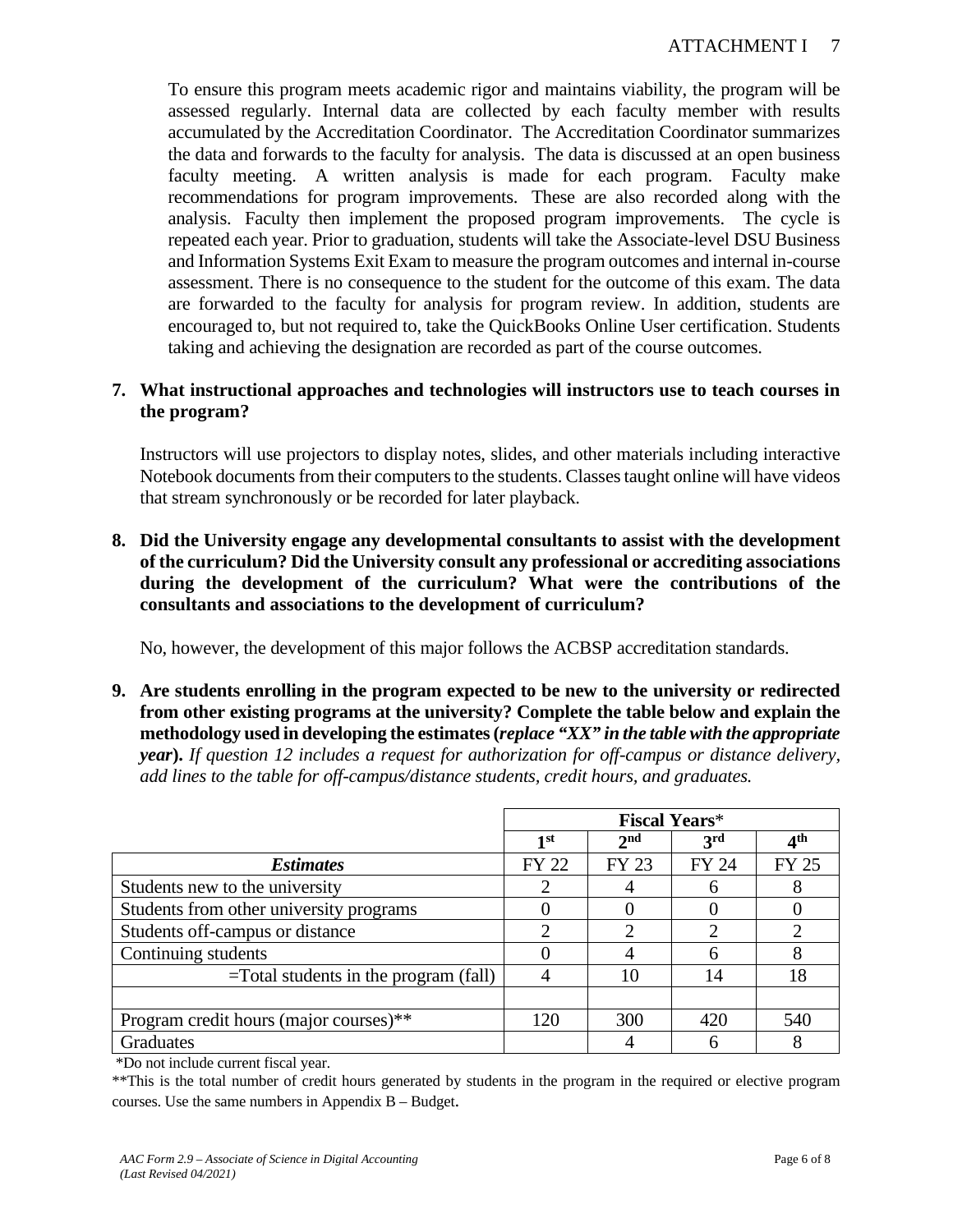The Bachelor's degree that this proposed major stacks into is Business (BBA in Business). The BBA major has five specializations, one of which is Accounting which has 14 students currently enrolled in that specialization. The B.S. in Professional Accountancy has 8 students currently enrolled. The AS in Digital Accounting will stack directly into the Project Management specialization. We anticipate at least four students will select the Associate of Science degree in the first year and enrollment to slowly increase in the future years.

### **10. Is program accreditation available? If so, identify the accrediting organization and explain whether accreditation is required or optional, the resources required, and the University's plans concerning the accreditation of this program.**

Yes, Accreditation Council for Business Schools and Programs (ACBSP).

**11. Does the University request any exceptions to any Board policy for this program? Explain any requests for exceptions to Board Policy.**

No

- **12. Delivery Location**
	- **A. Complete the following charts to indicate if the university seeks authorization to deliver the entire program on campus, at any off campus location (e.g., USD Community Center for Sioux Falls, Black Hills State University-Rapid City, Capital City Campus, etc.) or deliver the entire program through distance technology (e.g., as an online program)?**

|                  |                | <b>Yes/No</b>   Intended Start Date |      |  |
|------------------|----------------|-------------------------------------|------|--|
| <b>On campus</b> | $\mathbf{Yes}$ | Fall                                | 2022 |  |
|                  |                |                                     |      |  |

|            | Yes/No | If Yes, list location(s) | <b>Intended Start Date</b> |
|------------|--------|--------------------------|----------------------------|
| Off campus | No     |                          | Choose an item. Choose an  |
|            |        |                          | <sub>1</sub> tem           |

|                          | Yes/No         | <b>Intended Start Date</b><br>identify<br>delivery<br>Yes,<br>If |
|--------------------------|----------------|------------------------------------------------------------------|
|                          |                | methods                                                          |
|                          |                | Delivery methods are defined in <b>AAC</b>                       |
|                          |                | Guideline 5.5.                                                   |
| <b>Distance Delivery</b> | Yes            | 015<br>Fall<br>2022                                              |
| (online/other distance)  |                |                                                                  |
| delivery methods)        |                |                                                                  |
| Does another BOR         | N <sub>0</sub> | If yes, identify institutions:                                   |
| institution already      |                |                                                                  |
| have authorization to    |                |                                                                  |
| offer the program        |                |                                                                  |
| online?                  |                |                                                                  |